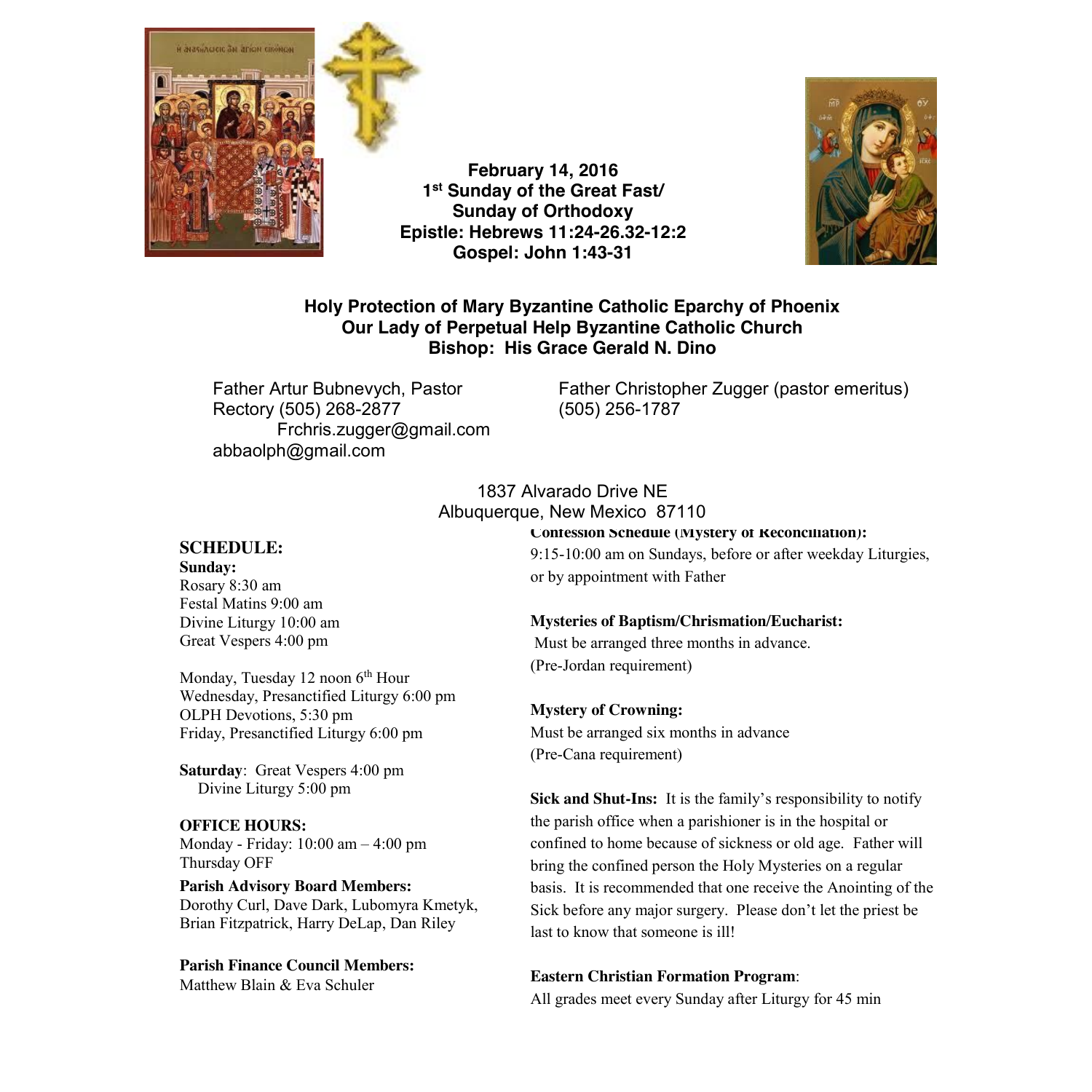## **Welcome to our Church! If you are looking for a spiritual home, contact Father Artur or the office staff for more information. God bless you.**

| Today                          | $8:30$ am                                                     | Rosary                                                                         |  |
|--------------------------------|---------------------------------------------------------------|--------------------------------------------------------------------------------|--|
|                                | $9:00 \text{ am}$                                             | <b>Festal Matins</b>                                                           |  |
|                                | $9:15$ am                                                     | Confessions                                                                    |  |
|                                | $10:00$ am                                                    | Divine Liturgy for Parish Family & Friends                                     |  |
|                                |                                                               | ECF classes after Liturgy                                                      |  |
|                                | 4:00 pm                                                       | <b>Great Vespers</b>                                                           |  |
| <b>Monday</b>                  | <b>Onesimus Apostle</b>                                       |                                                                                |  |
| February 15                    |                                                               | Readings: Genesis 3:21-4:7; Proverbs 3:34-4:22                                 |  |
|                                | 12 noon                                                       | 6 <sup>th</sup> Hour                                                           |  |
| <b>Tuesday</b>                 | <b>Pamphilius &amp; Others Martyrs</b>                        |                                                                                |  |
| <b>February 16</b>             | Readings: Genesis 4:8-15; Proverbs 5:1-15                     |                                                                                |  |
|                                | 12 noon                                                       | 6 <sup>th</sup> Hour                                                           |  |
|                                | $6:15$ pm                                                     | CAFÉ Meeting at UNM                                                            |  |
|                                |                                                               | Topic: Theology of the Body                                                    |  |
|                                |                                                               |                                                                                |  |
| Wednesday                      | <b>Theodore the Recruit</b>                                   |                                                                                |  |
| February 17                    | Readings: Genesis Genesis 4:16-26; Proverbs 5:15-6:3          |                                                                                |  |
| <b>Abstinence</b>              | 5:30 pm                                                       | <b>OLPH Devotions</b>                                                          |  |
|                                | 6:00 pm                                                       | <b>Presanctified Liturgy</b>                                                   |  |
|                                |                                                               |                                                                                |  |
| <b>Thursday</b><br>February 18 | <b>Leo the Great Pope</b>                                     |                                                                                |  |
|                                | Readings: Genesis 5:1-24; Proverbs 6:3-20<br>Father's Day Off |                                                                                |  |
|                                |                                                               |                                                                                |  |
| <b>Friday</b>                  | <b>Archippus Apostle</b>                                      |                                                                                |  |
| February 19                    | Readings: Genesis 5:32-6:8; Proverbs 6:20-7:1                 |                                                                                |  |
| <b>Abstinence</b>              | $6:00$ pm                                                     | Presanctified Liturgy/followed by meatless potluck                             |  |
| <b>Saturday</b>                | 2 <sup>nd</sup> All Souls Saturday                            |                                                                                |  |
| February 20                    | Epistle: Hebrews 3:12-16;Gospel: Mark 1:35-45                 |                                                                                |  |
|                                | $9:00$ am                                                     | Divine Liturgy& Panachida for Souls of Deceased                                |  |
| <b>Sunday</b>                  | 2 <sup>nd</sup> Sunday of the Great Fast                      |                                                                                |  |
| February 21                    |                                                               | Epistle: Hebrews 1:10-2:3; Gospel: Mark 2:1-12                                 |  |
|                                | 4:00 pm                                                       | <b>Great Vespers</b>                                                           |  |
|                                | 5:00 pm                                                       | Divine Liturgy; +Keenan Alan Wofford by Jilek Family                           |  |
|                                | 8:30 am                                                       | Rosary                                                                         |  |
|                                | $9:00$ am                                                     | <b>Festal Matins</b>                                                           |  |
|                                | $9:30$ am                                                     | Confessions                                                                    |  |
|                                | $10:00$ am                                                    | Divine Liturgy for Parish Family & Friends<br><b>ECF Classes after Liturgy</b> |  |
|                                | 4:00 pm                                                       | <b>Great Vespers</b>                                                           |  |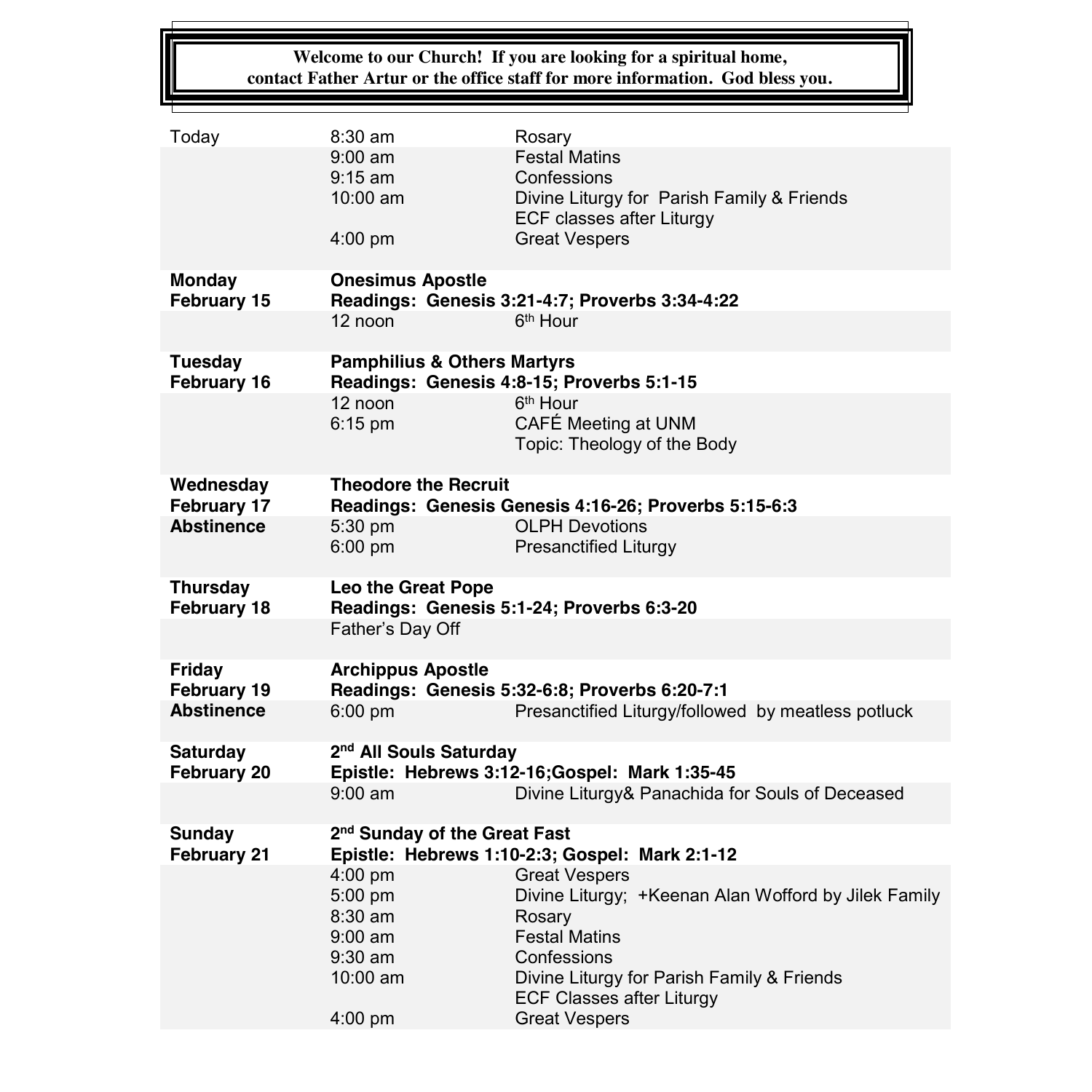### *Physician and Help of those in sickness, Redeemer and Savior of the infirm; O Master and Lord of all, grant healing to your servants. Be clement, show mercy to those who have sinned much, and deliver them, O Christ, from their Iniquities, that they may glorify Your might divine!*

Fr. Julian Gnall Paola Terlaza William Frank Fr. Anthony Romero Henry Zugger Joseph Koetter Michele Koetter John & Margie Disque Mary Nell Preisler Lilllian Murphy Phillip Fall Marilyn Fore **Walter Jakymiw** Donny Terry Roy Smith **Communist Class Bodnar** Mary Murphy Sven & Barbara Svensson Frances Brannan Jack & Lorraine Hubbell Jenny Ford Kristoff Rajala Heather Mattax Robert Hasaka Jordan Smith Larry Bennett Threima Leech Maggie Batsel Mary Ellis Pricilla Hughes Tony Lucero Mike Harahuc Sharif Rabadi Chris Overlin Robert Zadel Stephen Horner Laura Dominguez Nathan Barkocy Demetrius Yackanich

Abraham Haddad John Deflice Quintin Santamaria & Family

Prayers in honor of and to the Blessed Virgin are a powerful weapon against sin, and for healing. Sorrowful Mysteries are recited from the beginning of Great Lent until Easter Sunday.

*If you recite the Rosary at home, please offer these intentions, and join us on Sunday at 8:30 am.Those who recite the Akathist to the Mother of God or the Rosary receive a partial indulgence when they do so in private, plenary indulgence when they do so as a group*



Vocation Icon Today: Gloetzner Next Sunday: Bonham

## *Intentions of the Rosary*

**1st Decade:** Help for persecuted Catholics, especially in communist and Islamic states

- **2nd Decade:** Spiritual and physical growth of our parish and the ByzantineCatholic Church
- **3rd Decade**: Increase in vocations to priesthood, diaconate, and consecrated life to serve the Byzantine Catholic Church
- **4th Decade**: Repose of the souls who have no one praying for them
- **5th Decade**: Healing of the sick in body, mind and soul

## *Holy Father's Intentions for January*

**Universal**: That those from diverse religious traditions and all people of good will may work together for peace.

Evangelization: That in this year dedicated to consecrated life, religious men and women may rediscover the joy of following Christ and strive to serve the poor with zeal.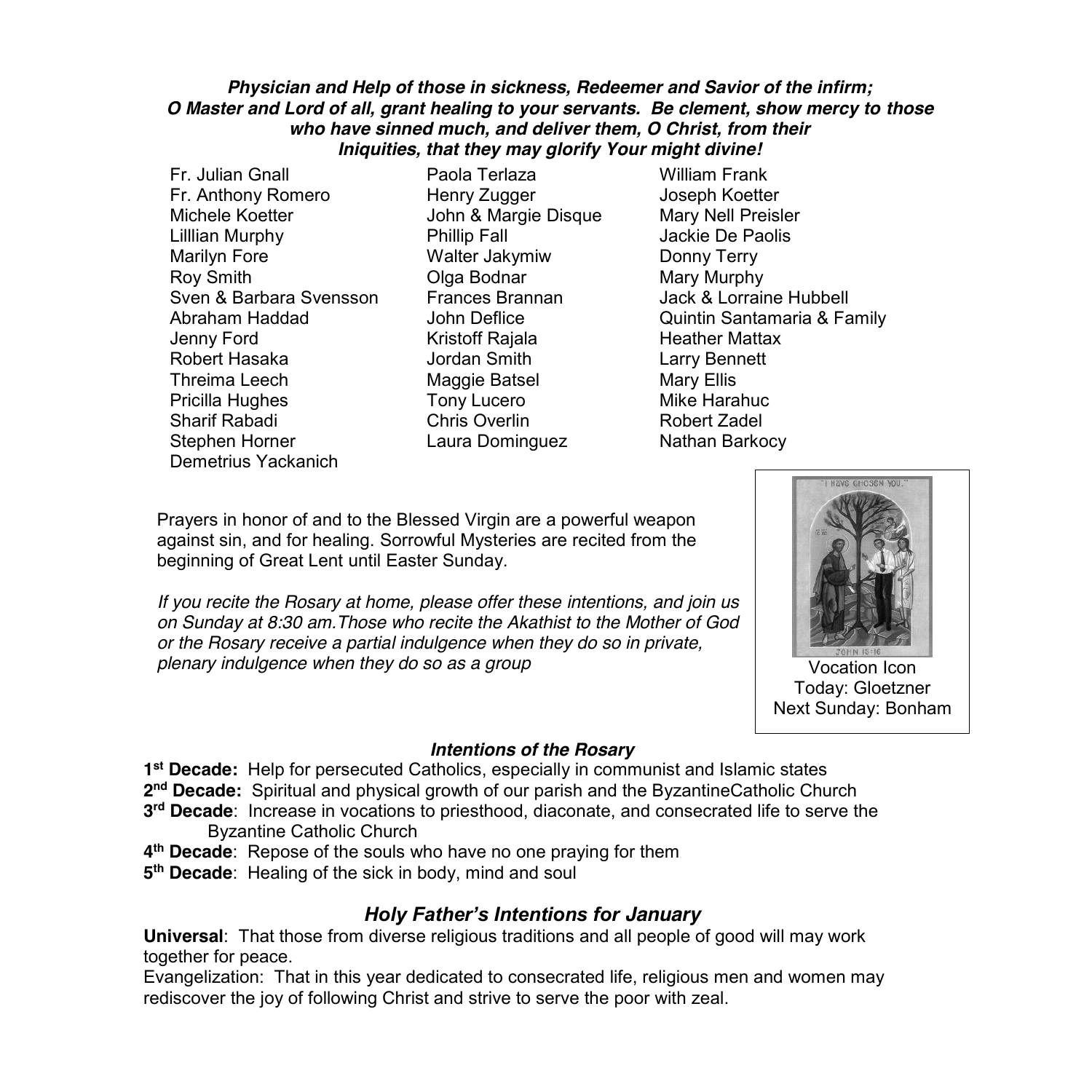.**How the faith community relates to its older members—recognizing their presence, encouraging their contributions, responding to their needs, and providing appropriate opportunities for spiritual growth—is a sign of the community's spiritual health and maturity.** *United States Conference of Catholic Bishops.* 

The Pastoral Outreach Office, Archdiocese of Santa Fe will hold their annual conference **"Blessings of Age"** for Seniors, Caregivers, Pastors & Parishioners. Over 300 people attend the 1/2 day event which will be held **Thursday, March 3, 2016 at the Shrine of St. Bernadette located at 11401 Indian School Drive NE.**

The day begins with Mass and will include a presentation on "The Joy of Aging" by Fr. Thomas Noesen, OP with lunch following. Deadline to register is Friday, February 26th. You can pick up a registration form on the table located inside the church just outside the door to the office.

**The OASIS class** on icons by Father Chris will take place on Thursday at 10:30 until 12 noon.

Registration is \$8, with OASIS by phone at 884-4529. Father will be explaining the iconostas, what an icon is, and the colors and symbols, while displaying treasures from our church and parishioners.

His next OASIS class will be on March 3 on the Prophet Elijah in the Jewish, Christian and Muslim traditions, also at 10:30. You can register for that by phone or online at http://www.oasisnet.org/Albuquerque -NM

| <b>DATE</b> | <b>READER</b> | <b>TROJCA</b>            | <b>GREETER</b>  | <b>HOST</b> | <b>COUNTER</b>           |
|-------------|---------------|--------------------------|-----------------|-------------|--------------------------|
| Feb.21      |               | Brook Jilek Olga Youssef | Eva Schuler     | Doberman    | Eva Schuler              |
|             |               |                          | Miles Gloetzner |             | <b>Brian Fitzpatrick</b> |

## **Barbara's Hall Report***:*

Thanks to everyone who brought food for our Super Bowl Brunch. The participation was overwhelming. I think we had everything from A to Z. There were no leftovers! Guess we were all hungry. We even had cakes to celebrate two important birthdays: Lillian Murphy turned 90, and Thomas Donlin turned 18!

Tom Plut did all the dishes*-- and the best thing*--the Broncos won the Super Bowl later in the day! Yippee! Guess those orange flowers on the altar brought good luck. Thanks Lily at Albertson's.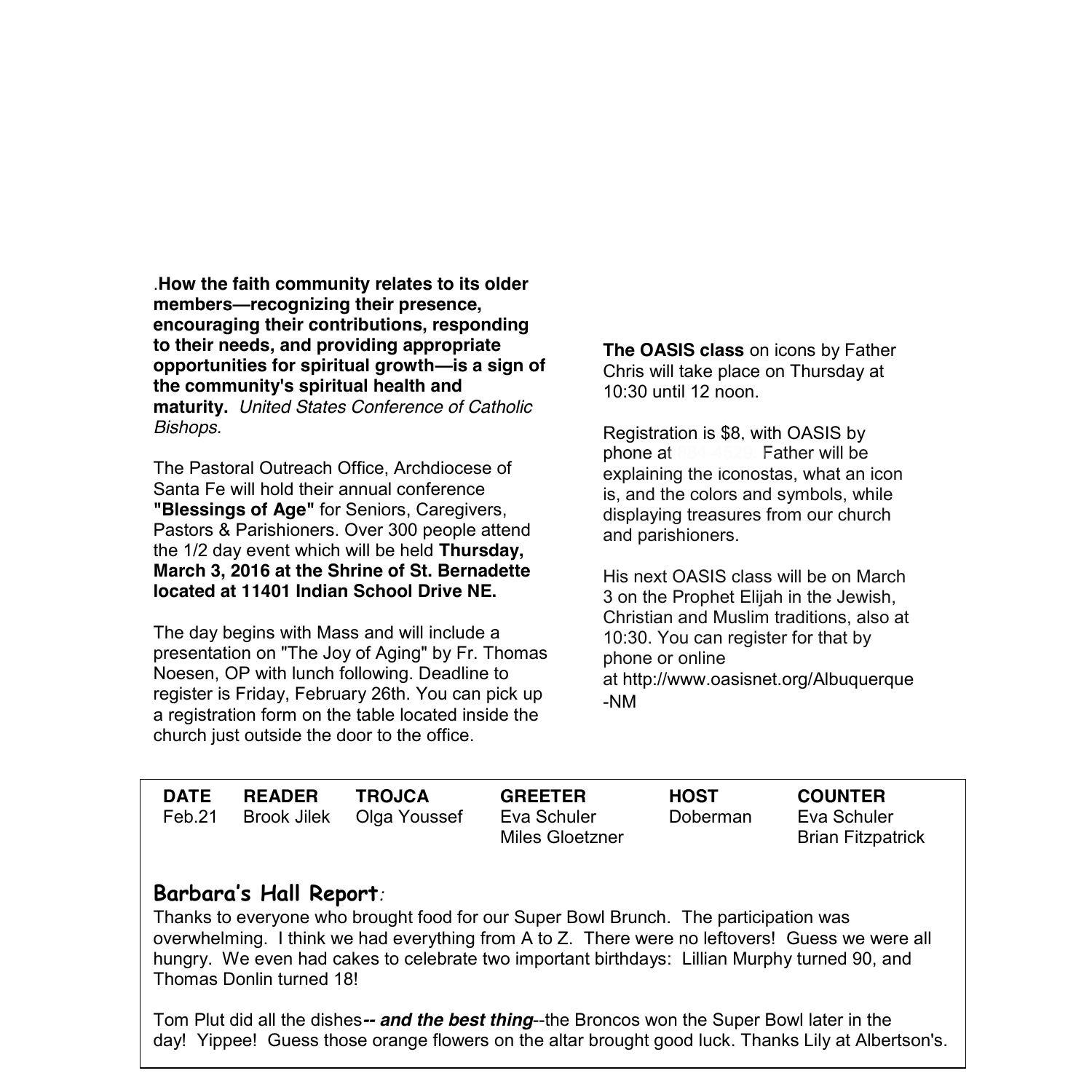| Coming Events-Mark Your Calendars Now! |                                                                       |  |  |  |
|----------------------------------------|-----------------------------------------------------------------------|--|--|--|
| Thursday, February 18                  | OASIS Class 10:30 am; Icons Doorways to Heaven                        |  |  |  |
| Saturday, February 20                  | 2 <sup>nd</sup> All Souls Saturday 9:00 am Divine Liturgy & Panachida |  |  |  |
| Thursday, February 25                  | 7:00 pm THEOSIS Bible Study; Gospel of Matthew                        |  |  |  |
| Saturday, February 27                  | 3rd All Souls Saturday 9:00 am Divine Liturgy & Panachida             |  |  |  |
| February Tuesdays                      | 6:15 pm CAFÉ meeting at UNM                                           |  |  |  |

## **Spiritual Food for the Great Fast**

The Perpetual Helpers women are sponsoring 2 events during the Great Fast season:

The book club will be reading "The Lenten Spring". This easy to read book has 40 short meditations to take you through our fasting season. We will meet on Saturday, April 2<sup>nd</sup> at 10 am at the church to discuss it together. See Lara Davis for more information.

There will be Lenten Video Meditation and brunch at Cindy Loescher's home on Saturday, March  $5<sup>th</sup>$  from Noon  $-2:30$  pm. We'll view the very inspiring "The Widow's Might" teaching and reflection video

## **Great Fast Casserole (meat and dairy free)**

2 large onions (sliced in rings) 1 can garbanzo beans 1 package mughrarbia (find at mid-eastern grocery) olive oil

Brown and carmelize onions in cooking oil. Boil mughrarbia until done. Combine mughrarbia and beans. Mix in some olive oil to taste. Top with browned onions. Serve warm.

## *Reflection on Fasting*

Fast from judging others; Feast on Christ dwelling within them. Fast from fear of illness; Feast on the healing power of God. Fast from words that pollute; Feast on speech that purifies. Fast from discontent; Feast on gratitude. Fast from anger; Feast on patience. Fast from pessimism; Feast on optimism. Fast from negatives; Feast on affirmations. Fast from bitterness; Feast on forgiveness. Fast from suspicion; Feast on trust. Fast from gossip; Feast on silence. Fast from problems that overwhelm; Feast on the prayer that sustains. Fast from worry; Feast on faith.

### **In our bookstore:** *Time for the Lord to Act*, by our own Father David Petras, was written to explain the revisions to our Divine Liturgy which were issued in 2005.

It is an excellent source book on the formation of our Liturgy, as he goes through each section –including those rarely seen by the laity – and explains the significance of what is taking place. Only \$10.

## **Meditation for second All Souls Saturday**

"We seem to give them back to you, O God, who gave them first to us. Yet as you did not lose them in giving, so we do not lose them by their return. Not as the world gives do you give. What you give you do not take away. For what is yours is also ours. We are yours and life is eternal. And love is immortal, and death is only a horizon, and a horizon is but the limit of our sight." *Bede the Venerable*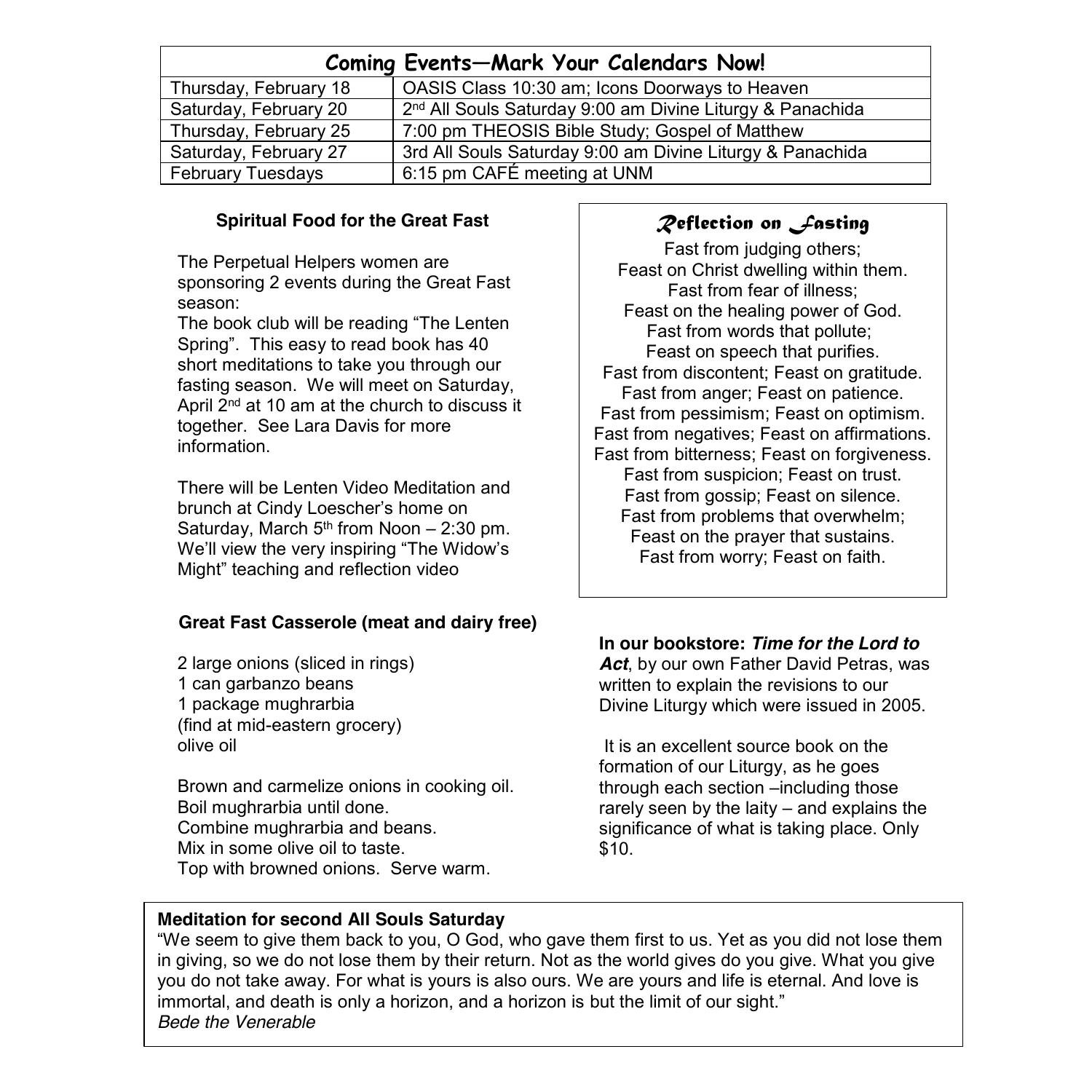### **MONTHLY BULLETIN SERIES 2015-2016 From the Eparchial Office of Evangelization an Religious Education #5 Lesson in Evangelization – Share Your Encounter with God**

*Go, therefore, and make disciples of all the nations, baptizing them in the name of the Father and the Son and the Holy Spirit, teaching them to observe all things that I have commanded you; and lo, I am with you always, even to the end of the age* - Matthew 28:19-20.

In the previous four lessons of this evangelization series, we discussed the importance of prayer, reading sacred scripture, receiving the Eucharist and becoming a servant of God. This lesson focuses on how to live out an authentic Byzantine Catholic faith by

### **Sharing your encounter with God**

You notice Jesus does not say, "Go therefore, and think about making disciples but… if you don't want to, or your friends disapprove, or you are embarrassed… then, it's okay, do whatever feels comfortable."

Jesus' last command makes explicit your first priority as a Catholic Christian – to make disciples of all nations. Sadly, many feel uncomfortable about this sacred duty of sharing the faith with others. Most think (hope), "It's not my job. That's what bishop, priests, deacons and religious sisters are supposed to do." Yet, Jesus does not let you off the hook. If you do not share in living the Great Commission, you are living the Great Omission. You cease to be His follower. And then you must question who you ARE following.

This fear of evangelizing is understandable. After all, you often don't know what to say, and, then when you finally manage to confess your beliefs, the response is unpredictable. On the other hand, if you were to meet a celebrity, you would want to tell everyone – because you know they'd be excited and impressed.

The road to heaven is narrow and demanding. The ways of God are not the ways of the world. Pray for the courage to follow your Redeemer, through the narrow gate of scorn and persecution. His kingdom is not of this world; and that is why he was condemned to die. Can we call ourselves Christian without being prepared to follow where He leads?

Yet there is no more glorious encounter than to meet Jesus Christ personally. When this encounter enters your heart through prayer, scripture reading and receiving the Eucharist, you will have a light that you must put on a

stand to illuminate others (Matthew 5:14-16). If you don't let it shine for them, they will be left in the dark. If another is lost in the darkness of unbelieving because you have not shared your faith, he will be lost and you will be answerable. Remember what Jesus says, *"My brethren, if any one among you wanders from the truth and some one brings him back, let him know that whoever brings back a sinner from the error of his way will save his soul from death and will cover a multitude of sins" (*James 5:19-20).

As an Eastern Catholic, you have the divine privilege of meeting, knowing, and communing with Jesus in the Liturgy, with the Word of God and the Holy Eucharist. You have encountered the living God, the Creator of the universe! Do you realize this? God wants and desires to commune with you. God wants you to spend eternity with Him.

To be invited at the end of your life to enjoy this eternal privilege, He demands something of you - to go and share what you have received. To bring others to Him by inviting them to church, welcoming them when they arrive as strangers, and confessing your beliefs in hostile conversation. Be willing to bear the thorns of possible hostility to give Life to your neighbor.

Let every person you encounter receive the living water of the Spirit of God. In no other way, except through your personal witness of what you believe, can the solace and salvation of Jesus enter your family, your community and your nation.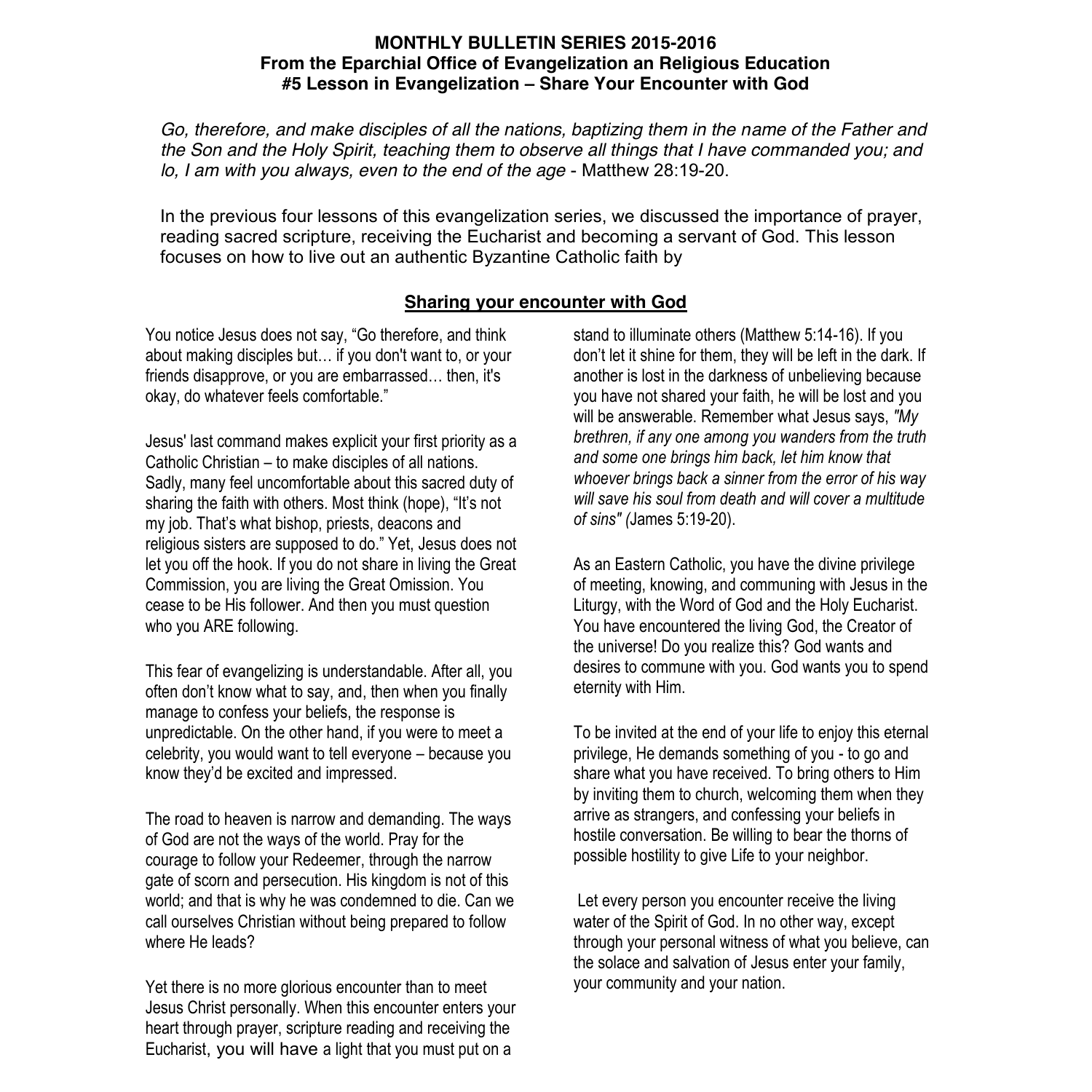# *Sunday of Orthodoxy*

Today we celebrate the **"triumph of Orthodoxy", meaning of the true faith**. It celebrates the final victory over iconoclasm in 842. The Synod of Constantinople had reaffirmed the Seventh Ecumenical Council's teaching on the proper use of images in Christian worship, and to celebrate the event the population of Constantinople took part in a huge procession from the Blachernae Church to Hagia Sophia, carrying icons and other images which had been hidden away and now could be restored to the churches. Every parish holds a similar procession today, as the Council had decreed that the first Sunday of Lent, which was the date of that first procession on February 19, 842, would include this remembrance. Today, the service reflects both the original feast, and the triumph of orthodox belief over all heresies.

 through which we are offered salvation. Iconoclasm was also a reaction to the claims of miracles **Iconoclasm teaches that the Word of God as Incarnate in Jesus cannot be represented in art,** as the divine should not be represented in any way. In this, it reflects both Jewish and Muslim teachings, and raises questions then about the Incarnation: did God truly become a human being in Jesus or not? This underlies all iconoclastic tendencies, rejecting the great gift of the incarnation accompanying icons, and excessive piety which seemed to veer very close to idol-worship. Iconoclasm was very popular in the imperial army, in the Balkan peninsula, and among refugees from the provinces conquered by the Muslim armies. These people preferred to use crosses, not crucifixes, and decorative paintings that had no figures in them.

Emperor Leo III ordered that the image of Jesus over the main gate of the palace in Constantinople be pulled down around 727, and replaced with a plain cross, and rioting broke out among the defenders of the icons and the iconoclasts. Many towns saw similar riots break out, as monks defended the use of icons, and soldiers and imperial officials favored their destruction. Pope Gregory III condemned the heresy, but his messengers to the east were imprisoned by iconoclast sympathizers.

Finally, Empress Irene, Pope Hadrian I, and Patriarch Tarasios convoked the Seventh Council at Nicaea in the presence of the child-emperor Constantine VI in 786-87. This Council reaffirmed the classic Christian defense of icons:

We define that the holy icons, whether in color, mosaic, or some other material, should be exhibited in the holy churches of God, on the sacred vessels and liturgical vestments, on the walls, furnishings, and in houses and along the roads, namely the icons of our Lord God and Savior Jesus Christ, that of our Lady the Theotokos, those of the venerable angels and those of all saintly people. Whenever these representations are contemplated, they will cause those who look at them to commemorate and love their prototype.

We define also that they should be kissed and that *they are an object of veneration and honor (timitiki proskynisis), but not of real worship (latreia), which is reserved for Him Who is the subject of our faith and is proper for the divine nature. The veneration accorded to an icon is in effect transmitted to the prototype; he who venerates the icon, venerated in it the reality for which it stands".*